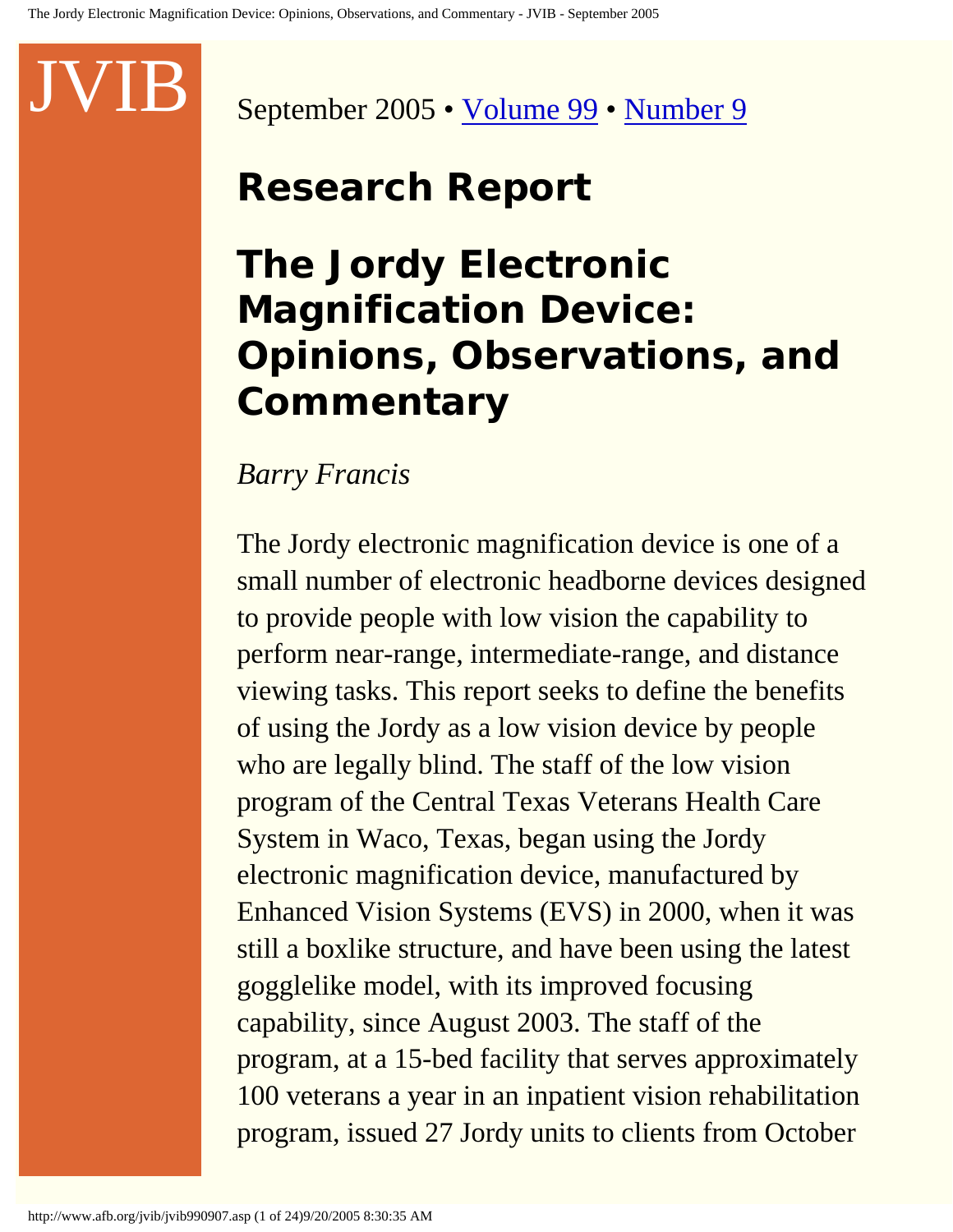1, 2003 to October 1, 2004. In this article, I summarize my observations of the design and serviceability of the Jordy as a distance, intermediate-range, and nearvision device. I also include suggestions for improving the use of the Jordy.

# **The physical unit**

EVS incorporated the Jordy camera and displays into a compact gogglelike structure that can be strapped on one's head (see [Figure 1](http://www.afb.org/jvib/jvib990907fig01.asp)). However, as small as the unit is, its bulk and weight are the first considerations as to whether it is an appropriate device for a particular person. As a general rule, the larger the user's head and nose, the greater the comfort of using the Jordy as a headborne device. Persons with smaller heads and noses have problems with the Jordy displays sagging in front of their eyes. EVS has an optional over-the-head elastic band to help with this problem, and it does help to a point. Also, two styles of nosepieces are included in the basic kit. The installed nosepiece can be adjusted in and out to help with the sagging, but it does not always hold in the adjusted position. Some persons with small heads have found that wearing a baseball cap turned backward with the Jordy placed on top provides the support that is needed to eliminate the sagging problem. Even for persons with large heads and noses, the Jordy becomes weighty after it is worn for an extended period.

The Jordy has an autofocusing camera with 16 levels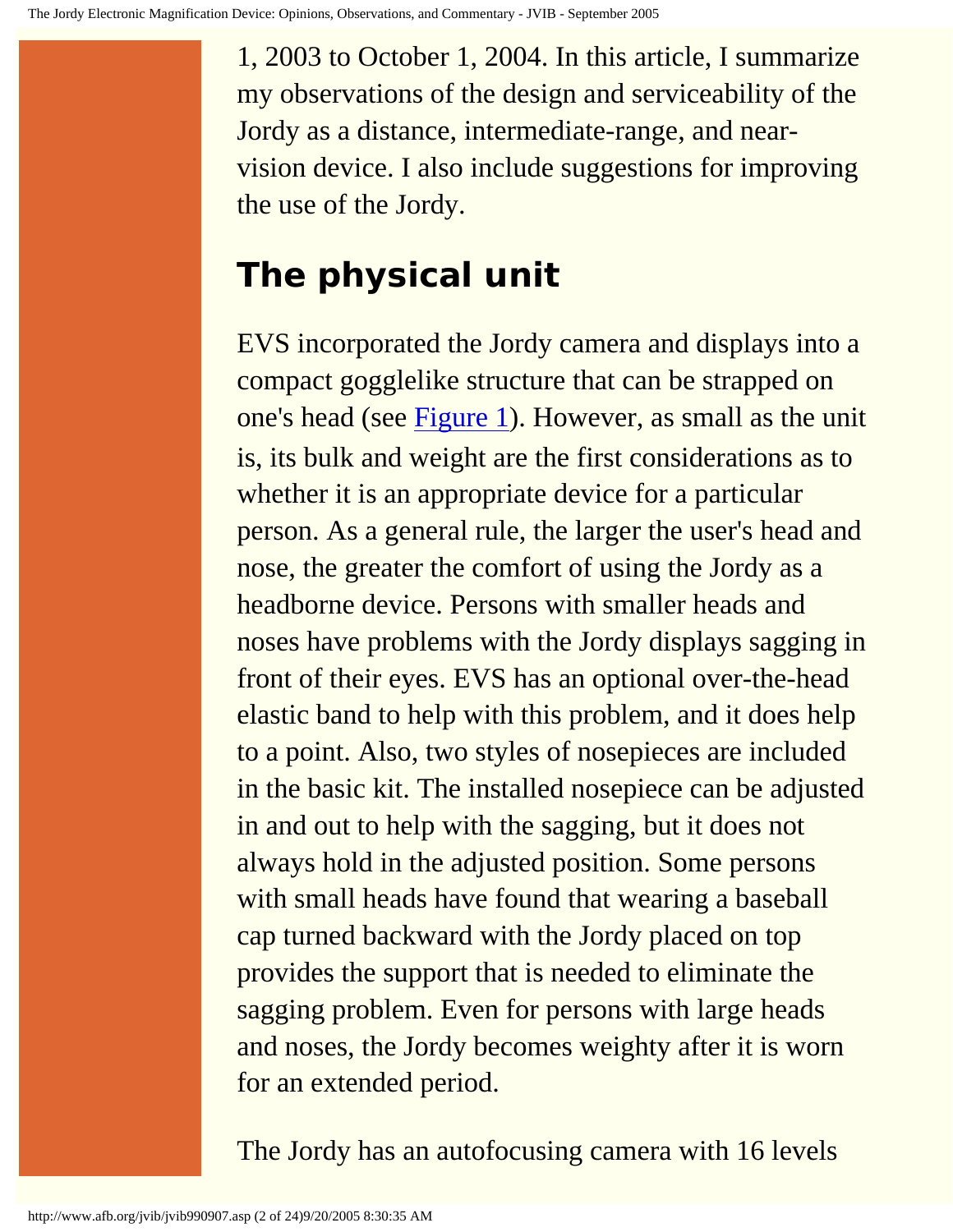of magnification. In its distance-lens setup, its focal ranges, measured from the plane of the face of the Jordy to the target, are as noted in [Table 1.](http://www.afb.org/jvib/jvib990907tab01intro.asp)

The Jordy's close-focus lens is available when magnification in the 8–16 power level settings is required to perform near-range tasks. This lens is attached to a distinctly prominent bar, which is located on the right front face of the Jordy headset and can be located tactilely; when pushed to the left, the close-up lens is engaged. For near-range activities that require the use of the close-focus lens, the focal ranges, measured from the plane of the face of the Jordy to the target, are as noted in [Table 2](http://www.afb.org/jvib/jvib990907tab02intro.asp).

When it is set on the 16th power level, the Jordy has a zone of 27.5 centimeters to 98 centimeters (about 11 inches to 39 inches) in which it will not focus properly. This dead zone shrinks as the magnification is reduced to the 7th power level. At the 7th power level, the Jordy operates without the near-focus lens, and the dead zone is no longer a problem.

The Jordy has two rectangular-shaped electronic displays (each measuring  $18$ mm  $\times$  28mm, or .071  $\times$  .091 inch) that are set up for binocular viewing. It can be worn with eyeglasses, which is helpful for persons with significant refractive errors. In addition, persons with an extreme sensitivity to glare or photophobia may wear tinted prescription eyeglasses or sunglasses of their choice for glare control when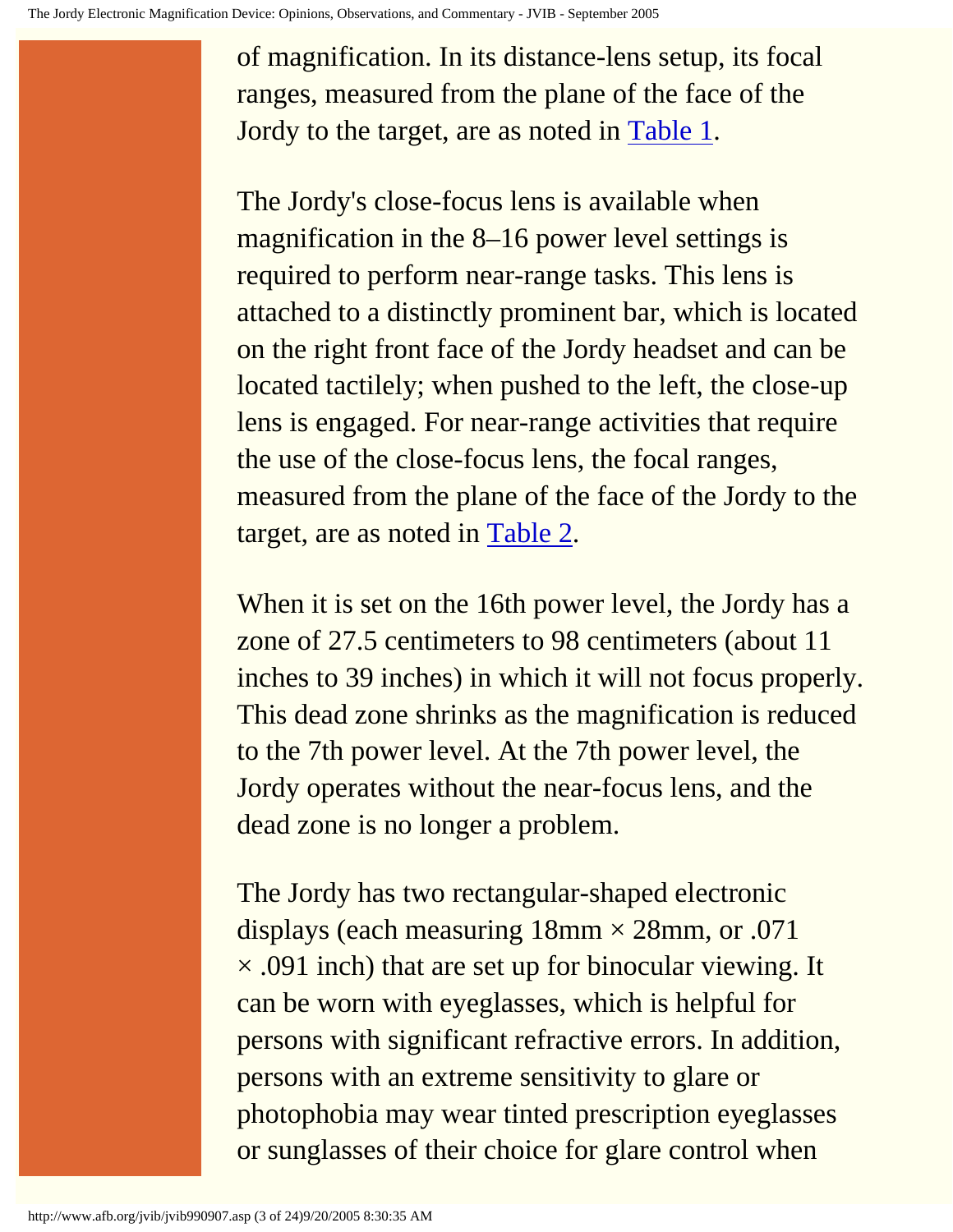#### they use the Jordy.

The control unit–battery pack buttons are of different sizes, shapes, and colors to help the user identify them both visually and tactilely. The molding and design of the control pack are such that the button operations are seldom accidentally activated by involuntary bumping the buttons. The large Size control knob is easily located and adjusted. The Viewing Mode button is a large round white button set next to the Size Control knob. The Locator button is a large square button that is located on the opposite side of the Size Control knob from the Viewing Mode button. Two small ridgelike buttons increase or decrease the brightness of the image. The Power On/Off button and Focus Lock button are small round buttons that are set next to each other. The AC/DC input jack is visually identified by its yellow color. The video In/Out jacks are tactilely discriminated, since the In jack is set flush to the housing and the Out jack is raised.

Releasing and inserting the battery from the control unit require some instruction and practice but pose no significant problems. Two-hour and four-hour rechargeable batteries are available and serve the unit well. The battery charger is separate from the control unit. The insertion and release of the battery from the charger are similar to the release and insertion of the battery from the control unit. The charger will not overcharge the batteries.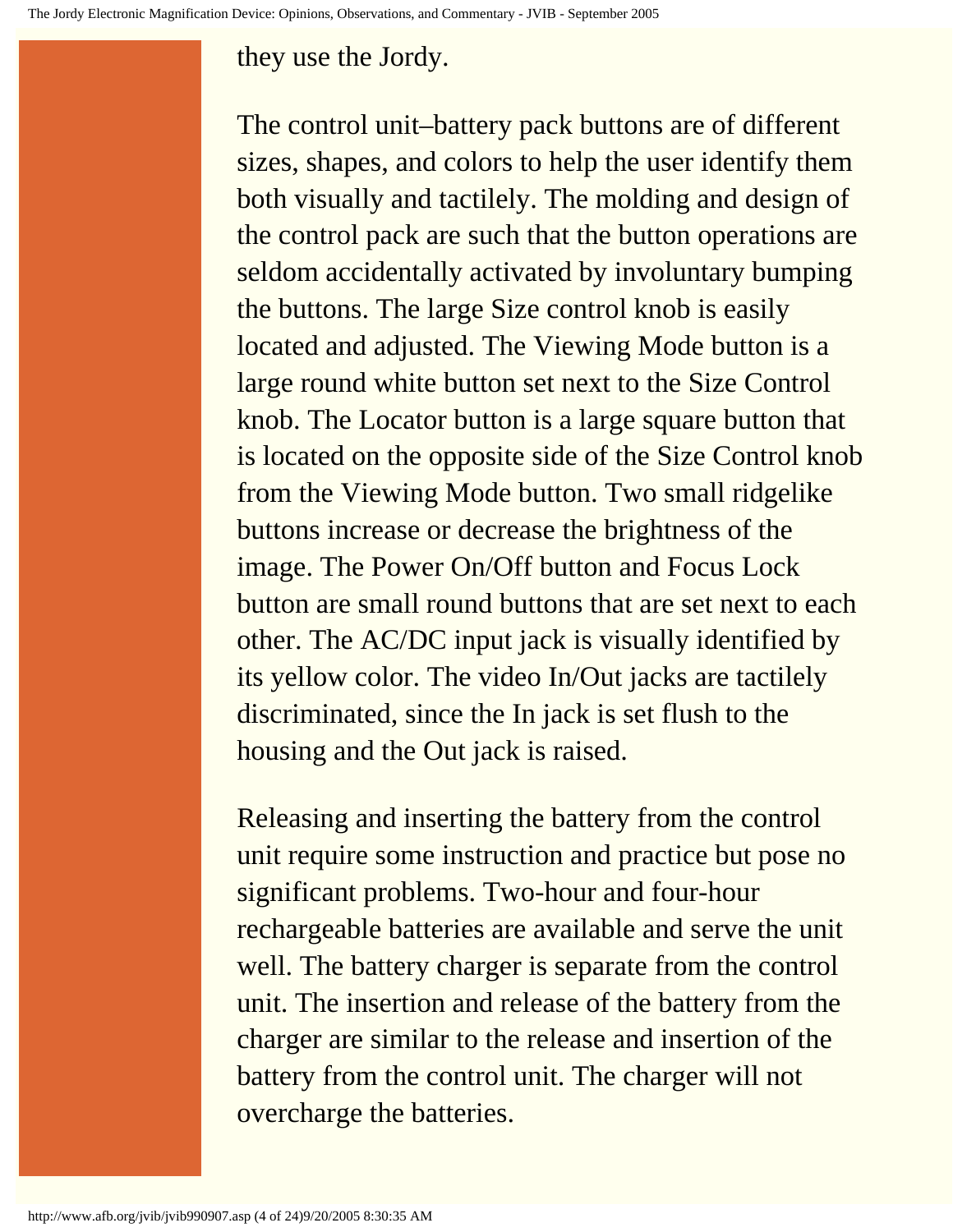The soft side shields that come with the unit are designed with three options for mounting. The user can unfasten the buckle on the elastic headband and feed the loop of each side shield up the band and onto the temple piece or attach the side shield in either a high or low position using the Velcro flaps. The user positions the shields to block ambient light from the display screens. However, even with optimum positioning, the shields do not screen out all ambient light from the electronic displays. Therefore, users with a moderateto-severe reduction in contrast sensitivity may not be able to use the Jordy effectively outdoors, particularly on sunny days. Wearing a cap or hat to shield one's eyes from more light can help reduce the loss of image contrast on the electronic displays but does not necessarily resolve the problem in outdoor settings.

The belt clip is stout and reliably holds the control unit that is clipped to a belt. For persons who do not wear a belt or for persons who have difficulty attaching the belt clip because they have difficulty manipulating objects with their hands, a fanny pack with an open pocket that is worn around the waist is an alternative way of transporting and gaining access to the control unit. Also, it is easier to attach the belt clip to one's belt first and then engage the post of the belt clip in the clip.

An AC/DC adapter, 12-foot video cable, 5-foot VCR cable, and cable coupler are provided with each Jordy kit. These peripherals are dependable and provide the optional capabilities for which they were intended.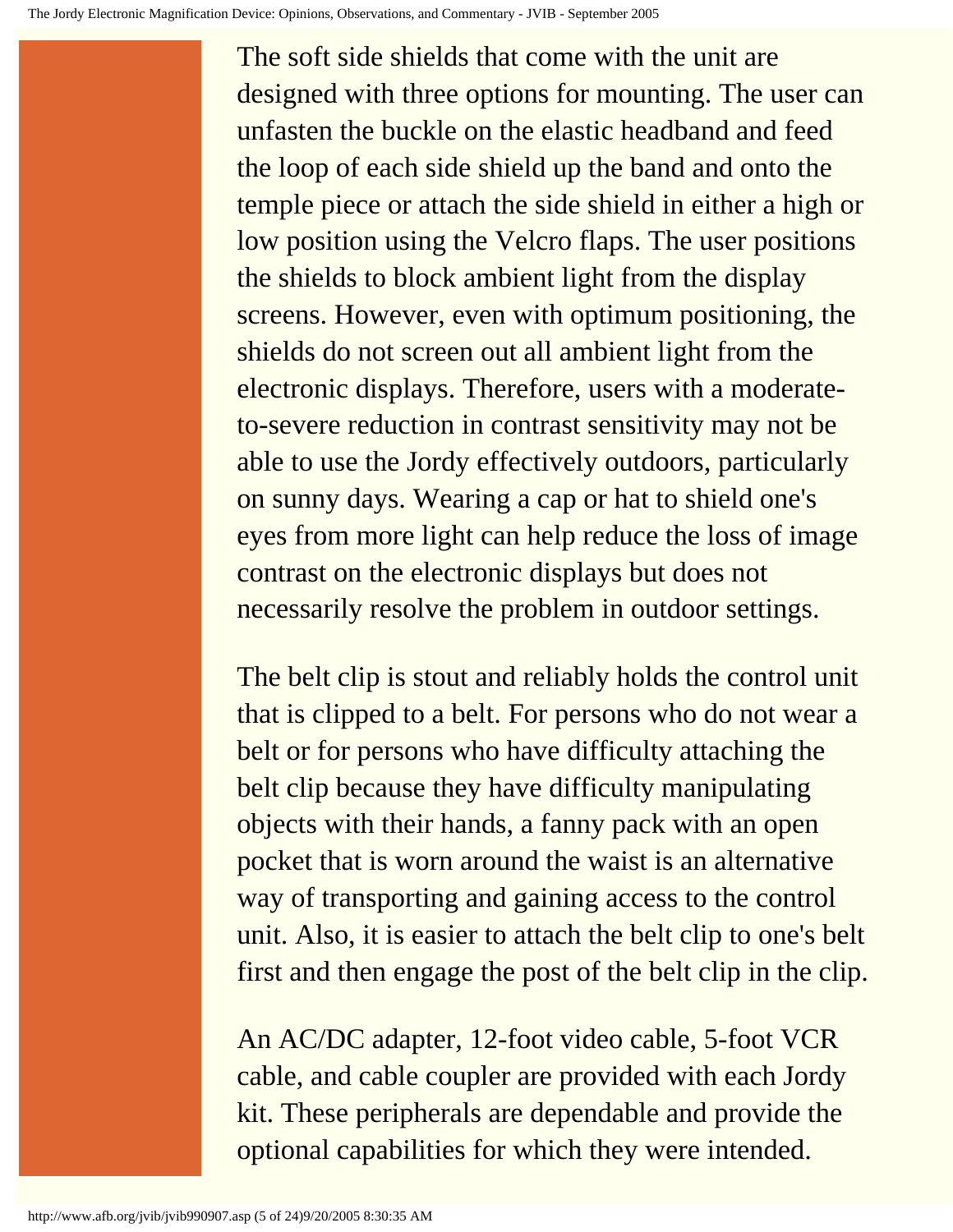Although the hard-shell briefcase-style case provides optimum protection when transporting the Jordy, it is not the most convenient way for a user with low vision to carry the Jordy. A soft-shell, padded camera case with a shoulder strap, which can be purchased at a department or camera store, is much more practical for transporting the unit when traveling and using the unit on a daily basis.

The optional docking station (X/Y viewing table) enables the Jordy to be used as a side-by-side video magnification system (see [Figure 2\)](http://www.afb.org/jvib/jvib990907fig02.asp). The headset drops snugly into the holster over the docking station, and the control unit slides into its connection in a small tray at the rear of the X/Y table. The wire that connects the headset and control unit can be woven down a series of fins on the back of the holster arm to hold the wire out of the way. The docking station has an attached power cable that leads to an electrical wall outlet and a video cable that runs to a television monitor. When the control unit is installed in the connection tray of the docking station, the Jordy operates on electrical power, and its image is displayed on the adjoining television monitor. Fluorescent lights are mounted on either side of the holster to illuminate reading materials that are placed on the X/Y tray table. A separate On/Off switch for the lights is located at the base of the support arm of the headset holster. The X/Y tray table is large and easily holds large books or magazines. The tray table moves smoothly in all directions. There is no friction brake for the in-and-out movement of the tray table. A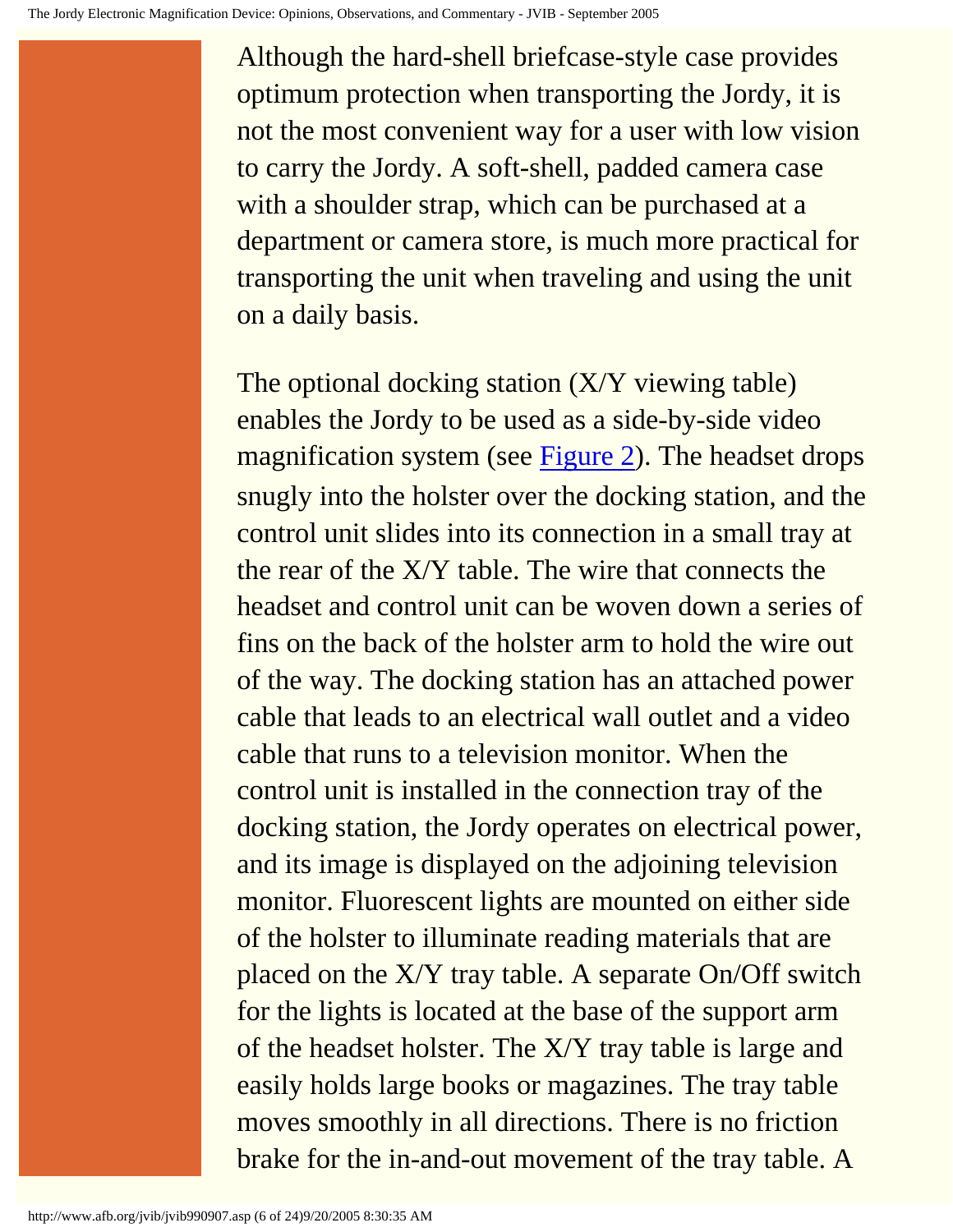locking mechanism at the center front of the tray table allows the tray table to be locked in a fixed position. The design of the docking station is well thought out and allows the Jordy to serve as a serviceable side-byside video magnification system.

# **Magnification ratings**

I have not rated the Jordy's magnification capabilities, but have made some general observations about its magnification performance. For example, a person with macular degeneration whose distance acuity is 10/200 achieves an improved acuity of 10/30 with the optical device  $7 \times 30$  Beecher headborne binoculars, and will generally gain improved distance acuity by one or two lines to either 10/25 or 10/20 when he or she properly uses the Jordy. Thus, the distancemagnification capability of the Jordy is similar to the distance magnification of a conventional 8x or 10x telescope.

The Jordy's magnification rating for near-range tasks is even more difficult to define. Often, a person with macular degeneration and 10/100 distance acuity will read 0.8M size letters on a near-acuity card with the Jordy using power levels 3–7 simply by holding the card close to the face of the Jordy. The person's acuity performance may then decline as the person shifts the Jordy to power levels 8–12 when the close-focus lens is engaged, and the near-acuity card must be held at a greater working distance from the Jordy's face. The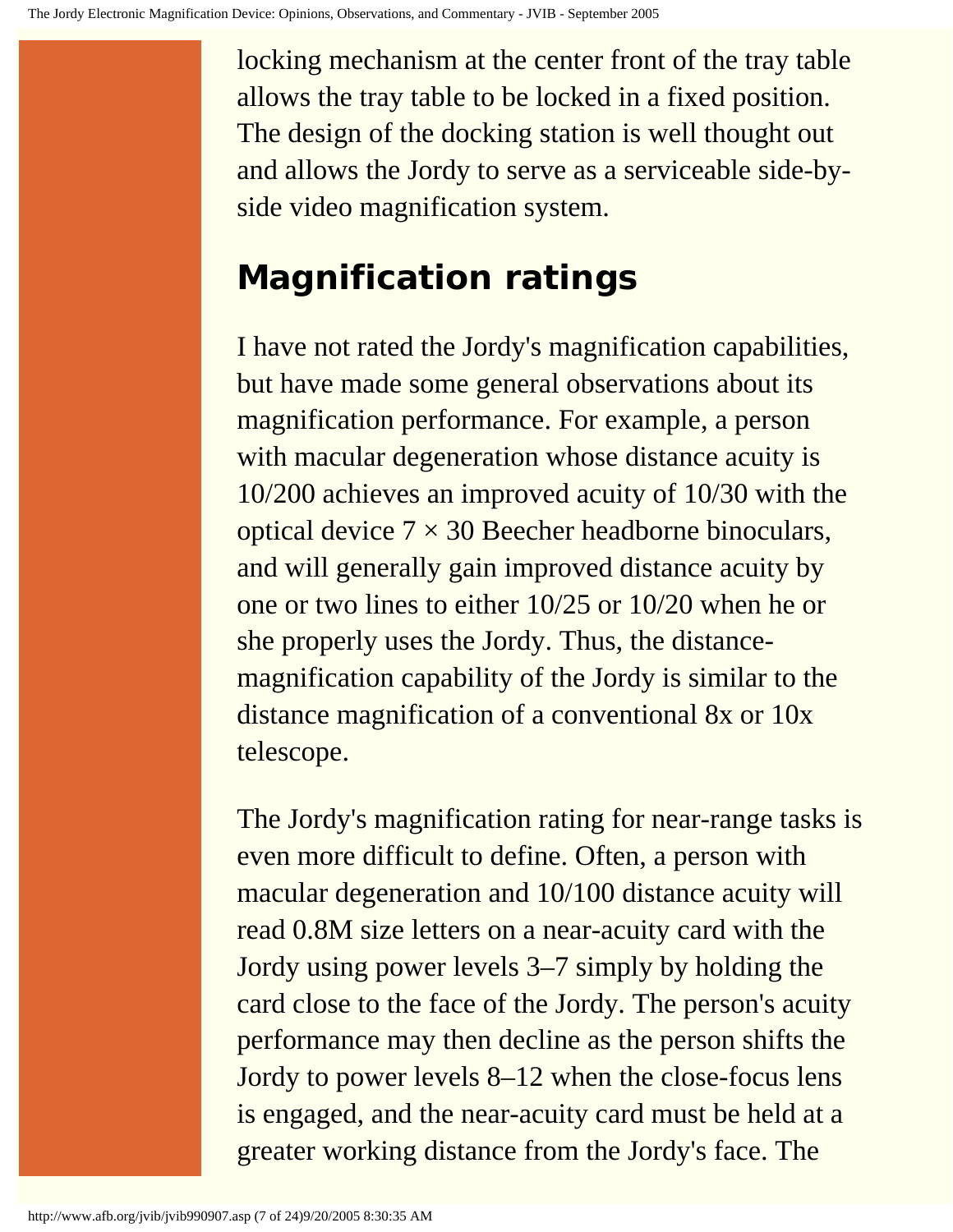same person is usually able to read 0.5M letters on the near-acuity card in the range of power levels 12–16 at a working distance of 26 centimeters (about 10 inches).

# **Distance viewing and intermediate-range activities**

The Jordy's 16 levels of magnification provide advantages over conventional optical devices of fixed magnification for viewing plays, concerts, and sporting events, as well as presentations at school and in the community and museum exhibits. The magnification can be adjusted to accommodate the distance from the viewer to the point of interest. If the viewer wants to see a broader field of view, he or she lowers the magnification. If the viewer wants to see more detail in a certain aspect of the performance or presentation, he or she increases the magnification. The brightness controls allow the user to adjust the screen image on the headset for optimum viewing in all indoor lighting situations. The Locator button allows the user to pull down the magnification long enough to expand the field of view, locate the target, center on it, and release the Locator button to zoom back to the set magnification level. The primary weaknesses in using the Jordy to address these goals are the loss of image contrast on the display screens in bright outdoor conditions and the viewer's tolerance for the weight of the Jordy. Conventional headborne optical devices are lighter weight and provide a clearer image in outdoor settings. Also, optical devices provide a clearer image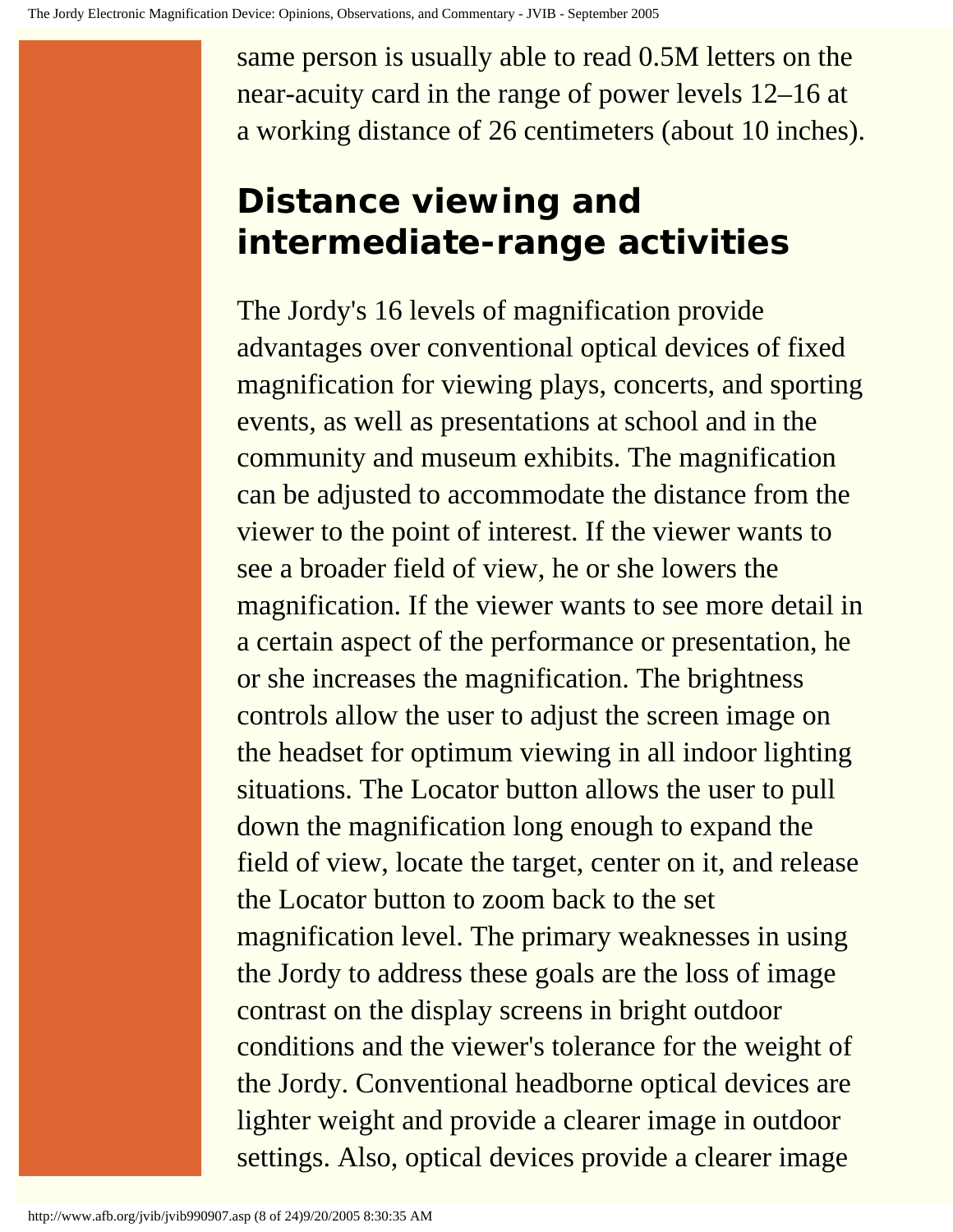when the user views a video presentation on a television or computer monitor. However, conventional headborne optical devices do not have the Jordy's variable magnification capability.

The Jordy has potential benefits and limitations in shopping situations. When the Jordy is first turned on, its setup screens warn against walking or driving with the Jordy. However, only persons with better acuity are able to read these warnings. Therefore, users should be informed of the danger of walking or driving with the Jordy because of the distortions in size and distance that occur with magnification. Thus, while shopping, the user needs to push the Jordy up on his or her forehead while walking about the store. When the user wants to view an item with the Jordy, he or she needs to stop, drop the Jordy in place, and begin viewing while standing or sitting still. The user can scan an area on lower magnification with the advantage of the expanded field and zoom up to higher magnification to read aisle signs, identify products on shelves, and read price tags on the edges of shelves. Persons with 20/60 to 20/200 acuity who have the visual capability to scan and locate products with their unaided vision may do better scanning aisles unaided and using a conventional optical telescopic device to read the aisle signs or price tags on the edges of shelves. Persons with 20/200 or poorer acuity who cannot scan and spot products well unaided may do better using the Jordy on a lower magnification setting to scan store areas and then zoom up to higher magnification to read the aisle sign,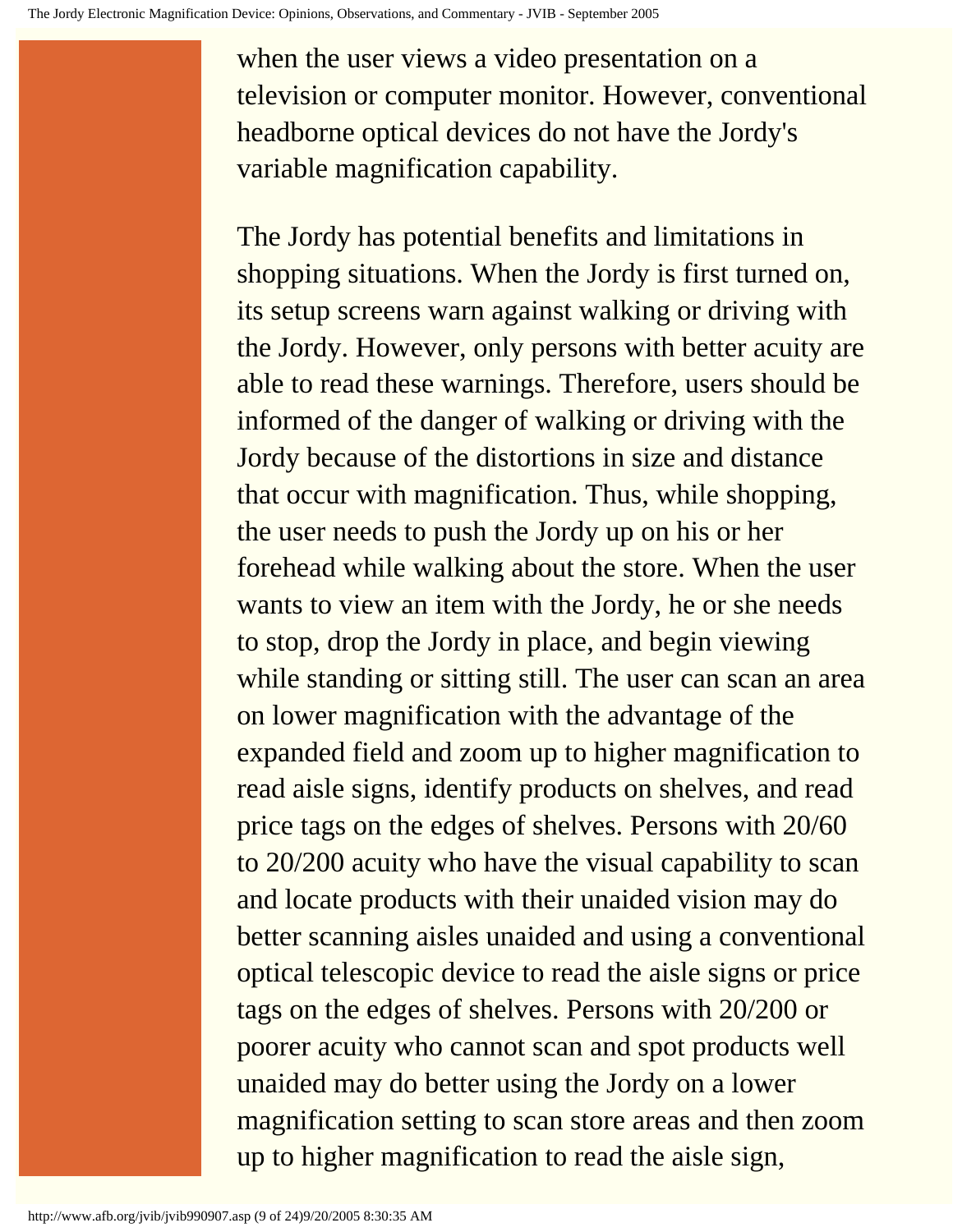product name, or price tag on the edge of a shelf. Also, persons with 20/60 or poorer acuity with handdexterity problems that prohibit them from holding a telescope steady or focusing a manually focused telescope may appreciate the autofocusing capability of the Jordy and the steadiness of using it in a headborne position. Persons who are skilled in using a handheld telescope and pocket magnifier for shopping may prefer these devices to the Jordy, since they are less cumbersome to carry and shop with than is the Jordy.

## **Intermediate- and near-range activities**

## **Table games**

For the purpose of this discussion, I use the example of playing card games. At a typical card table, the player needs to be able to see cards on the far side of the table, in the middle of the table, on the near side of the table, and in his or her hand. These distances vary according to the size of the table and chair and the height and weight of the card player. For this example, I assigned the following viewing distances from the face of the Jordy to the location of the cards:

- $\bullet$  the far side of the table = 110 centimeters (about 43 inches)
- middle of the table  $= 85$  centimeters (about 33 inches)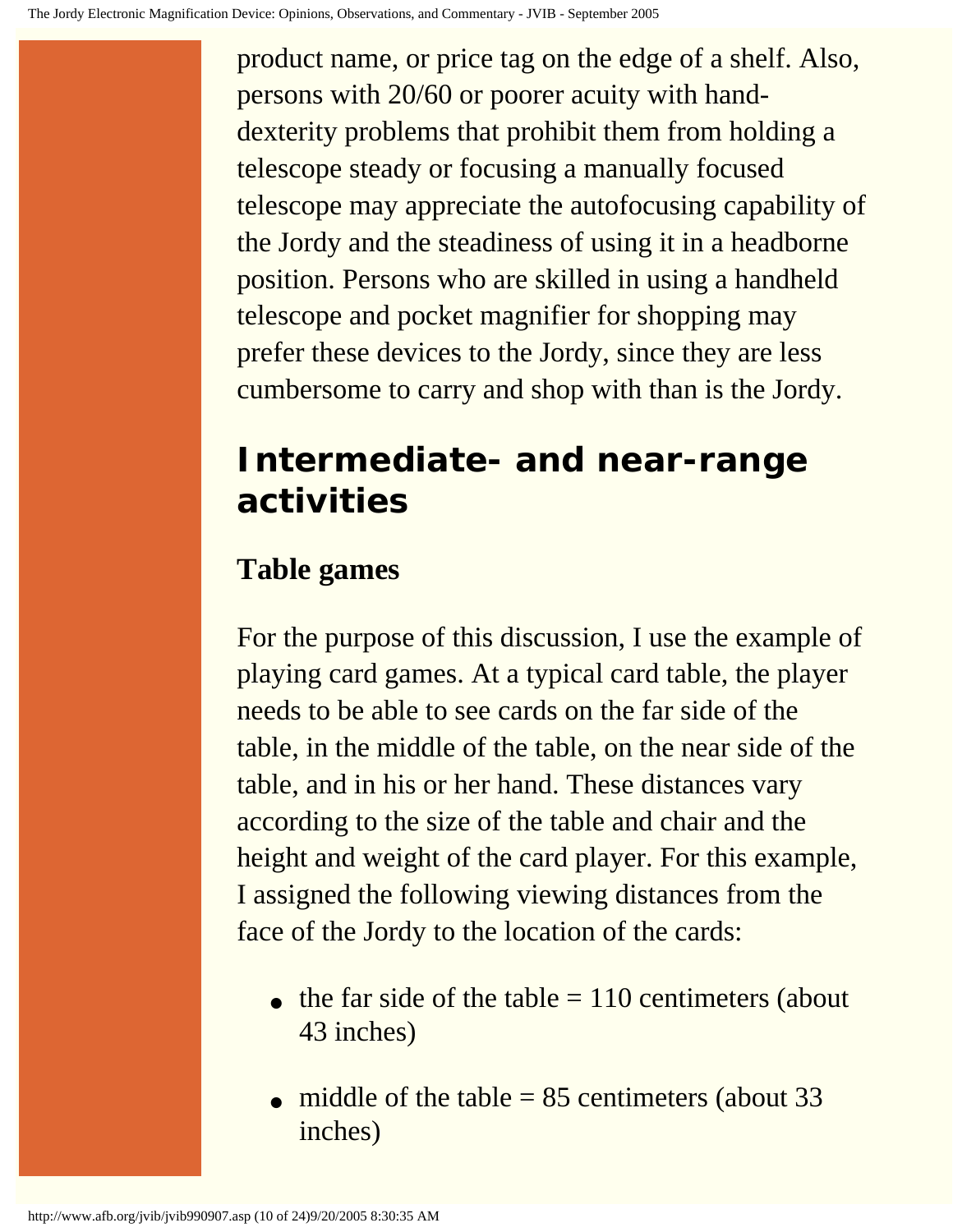- near side of the table  $= 57.5$  centimeters (about 23 inches)
- the player's card hand, held at 35 centimeters (about 14 inches)

The Jordy's first seven power levels focus easily from 7.5 centimeters (about 3 inches) to infinity with the distance-lens setup. Persons whose vision is good enough to read the cards at a distance of 110 centimeters using the seventh power level or less can set the power level that is needed to read the cards at 110 centimeters and read the cards at 85 centimeters, 57.5 centimeters, or 35 centimeters using the same power level without any special focusing adjustments. They can also reduce the power level for closer-range viewing and increase the power level for longer-range viewing without any special focusing adjustments as long as they stay in the first seven power levels of magnification. For persons with this type of visual capability, using the Jordy is fairly simple and straightforward. They need to set the brightness level appropriately for the lighting conditions and be skilled in spotting the cards at various distances.

For persons who require more magnification than the first seven power levels to read the cards at the various working distances, the focusing process and adjustments are more complex. In the distance-lens setup, with the Jordy set on the 16th power level, the maximum magnification, the closest point of clear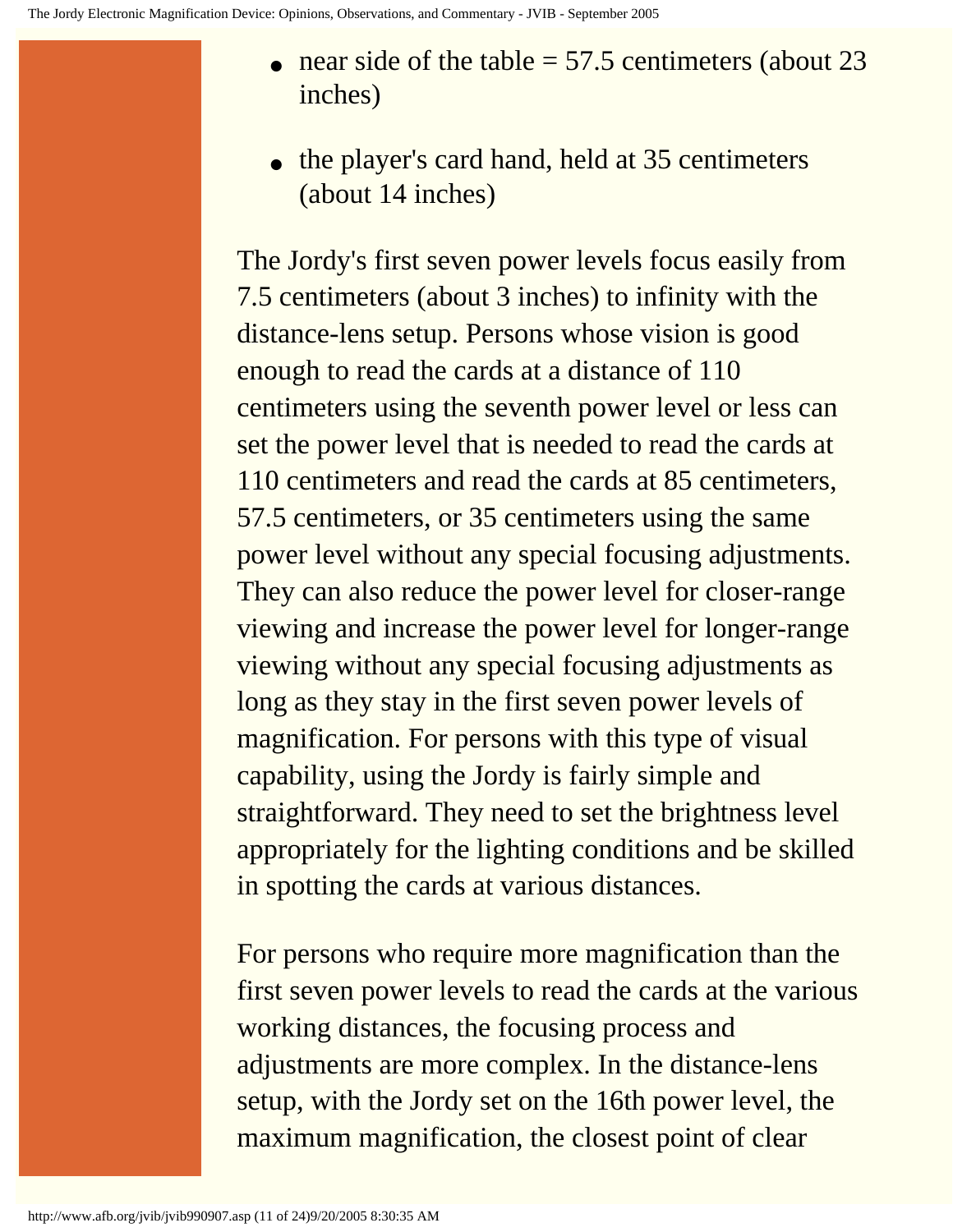focus that the Jordy can achieve is 98 centimeters (about 39 inches). Those who require the 16th level of magnification for reading the cards on the far side of the table at 110 centimeters will be able to do so without any special focusing adjustments. However, when they attempt to read the cards at the other three closer-range distances, they need to make size or focusing adjustments or both. To read the cards in the middle of the table, at 85 centimeters, they either have to shift back 13 centimeters (about 5 inches) to 98 centimeters while using the 16th power level or stay at the 85-centimeters distance and reduce the power setting to the 12th power level. To read the cards at the near edge of the card table, the 57.5-centimeter range, they have either to shift the near-focus lens into position and lean down to the focal range that is required for the power needed to read the cards or remain in the distance-lens setup in the 57.5-centimeter range and reduce the magnification to the 9th power level. Finally, to read the cards held in his or her hand in the 35-centimeter range, a player either has to shift the near-focus lens into position and bring the cards into the focal range that is required for the power level needed to read the cards or remain in the distance-lens setup with the cards in the 35-centimeter range and reduce the magnification to the 7th power level. Those who require this type of magnification are dealing with the most-complex focusing processes. As the magnification requirements lessen, the complexity of focusing lessens.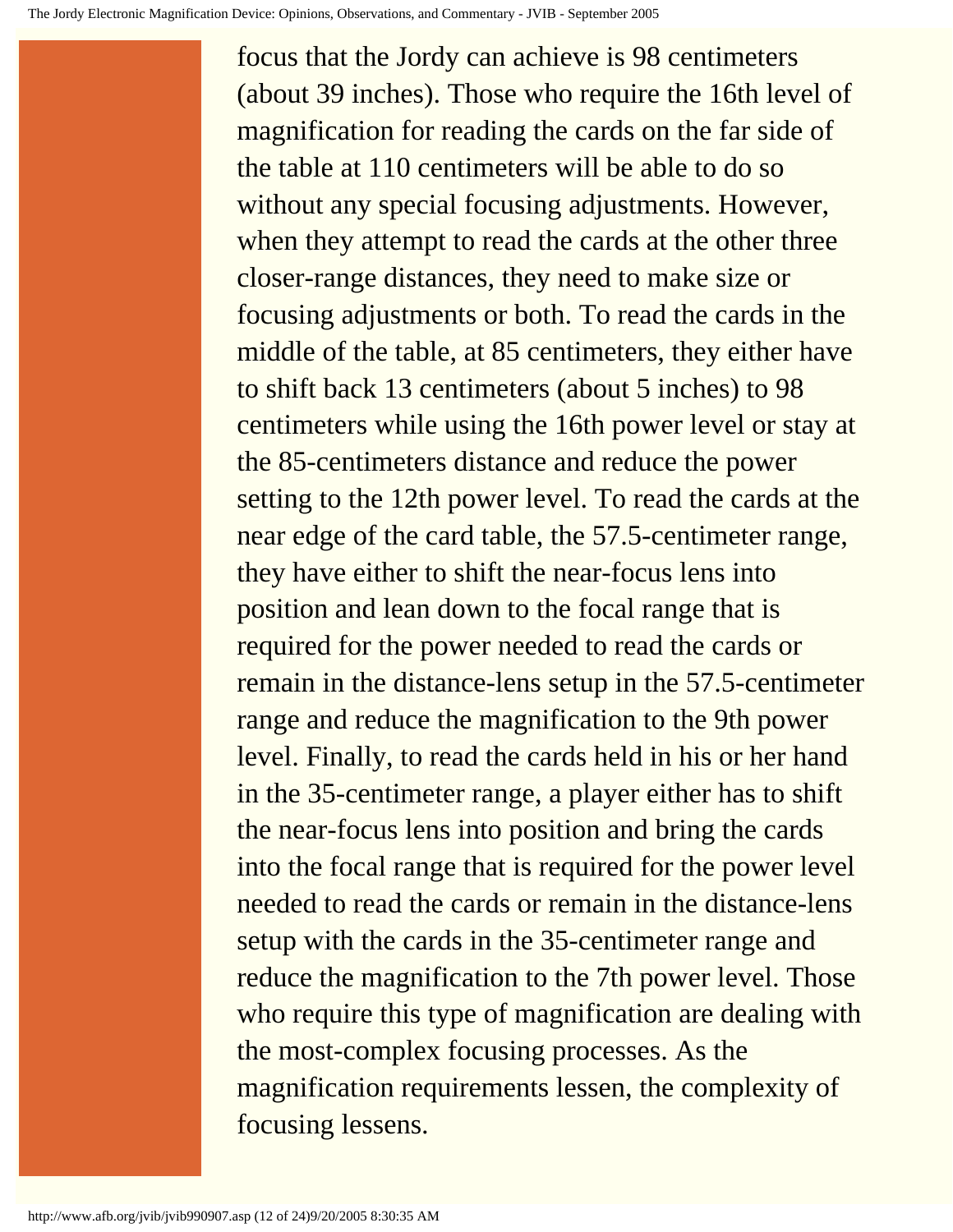In a card game in which the Jordy must be constantly adjusted to read the cards at the four different focal ranges, the player may find the game more of a tiring visual exercise than a pleasant pastime. Spotting targets at these ranges is more difficult than is spotting targets at greater distances. The Locator button is helpful for easing the spotting problem. Persons for whom the Jordy would be issued for playing table games would need to have good spotting skills at close range, a good understanding of the Jordy's focal ranges, and good skills in using the Size and Locator controls. By finding adaptive table-game equipment and training the other participants with whom he or she is playing, the player can lessen the visual complexity of the game. In most cases, the Jordy is not issued solely for playing table games, but, for persons who have several goals for which the Jordy could be used, the Jordy could meet some of their needs for playing table games.

#### **Reading in the headborne position**

As with conventional low vision devices, the less magnification required by persons with low vision who use the Jordy for reading, the better the results will be. As the magnification requirements increase, the focalrange sensitivity increases, the area that is viewed on the display screens decreases, and thus the difficulty of reading with the Jordy increases. The ease and efficiency of reading are improved by placing the reading material on a reading stand. Such placement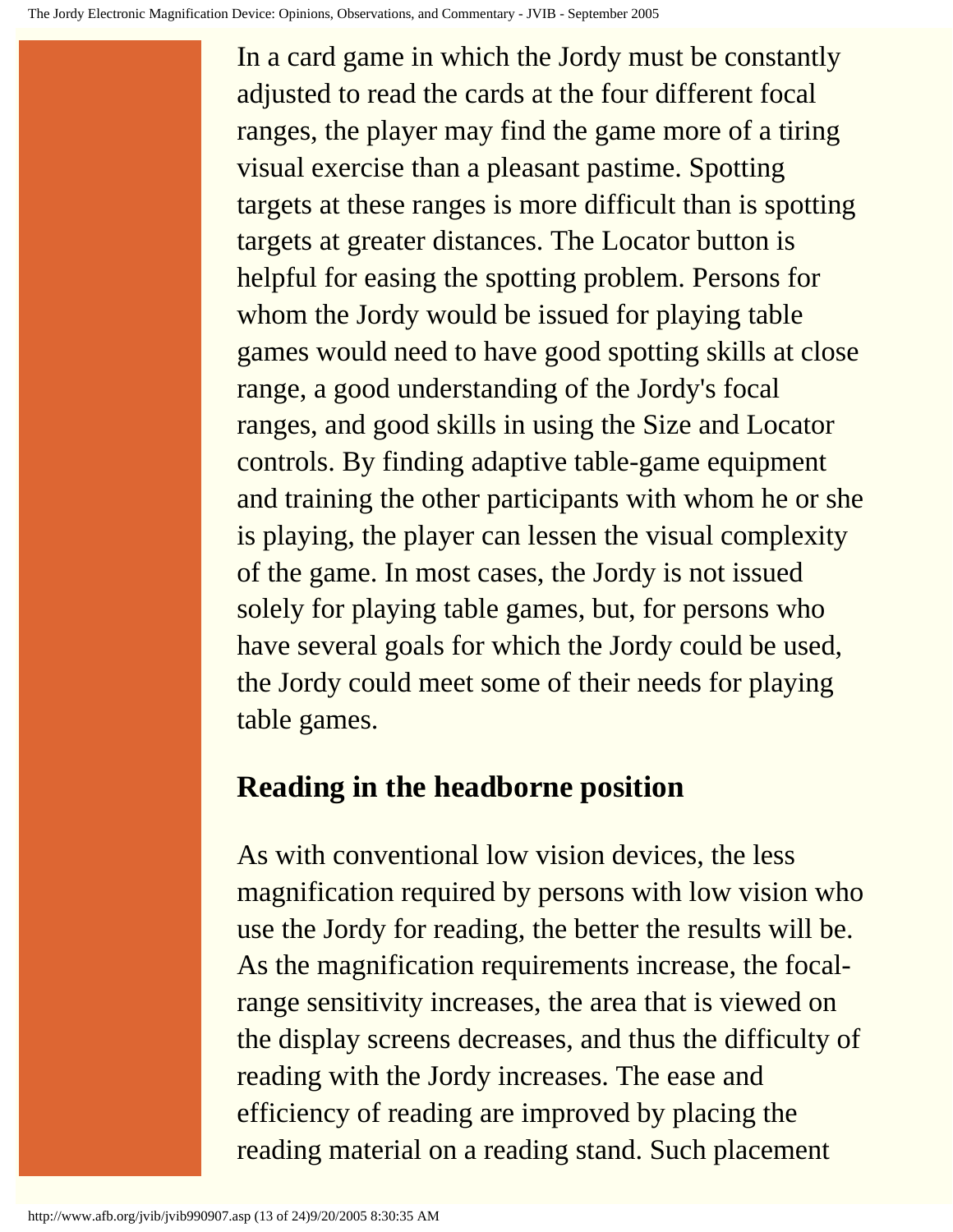maintains the material at a constant distance from the reader, thus improving the focus. If the image continues to shake or bounce, users will have to lean into the table, place their elbows on the table, and steady their heads with their hands. The three blackand-white mode settings provide improved contrast and a clearer image when reading with the Jordy. The low vision program in Waco has never issued a Jordy to be worn as a headborne device as the primary reading device for long-term reading tasks, such as reading newspapers, magazines, or books. Persons who can use the Jordy for reading on a lower magnification setting can also use conventional optical devices for reading and prefer them to the Jordy for comfort and ease of use. Persons who require higher magnification settings for reading with the Jordy prefer reading with a more conventional video magnification device when reading for extended periods.

Because the Jordy is portable, it can meet some shortterm reading needs, such as reading the directions on a label. Even short-term reading tasks, however, may be accomplished more quickly and easily using a simple pocket magnifier or other optical device. However, the Jordy does provide inverse video for enhancing the contrast of reading material, which is a distinct advantage for some persons with poor contrast sensitivity. Nevertheless, other portable electronic magnification devices, such as the Pocket Viewer, manufactured by HumanWare; QuickLook, manufactured by Ash Technologies of Ireland; or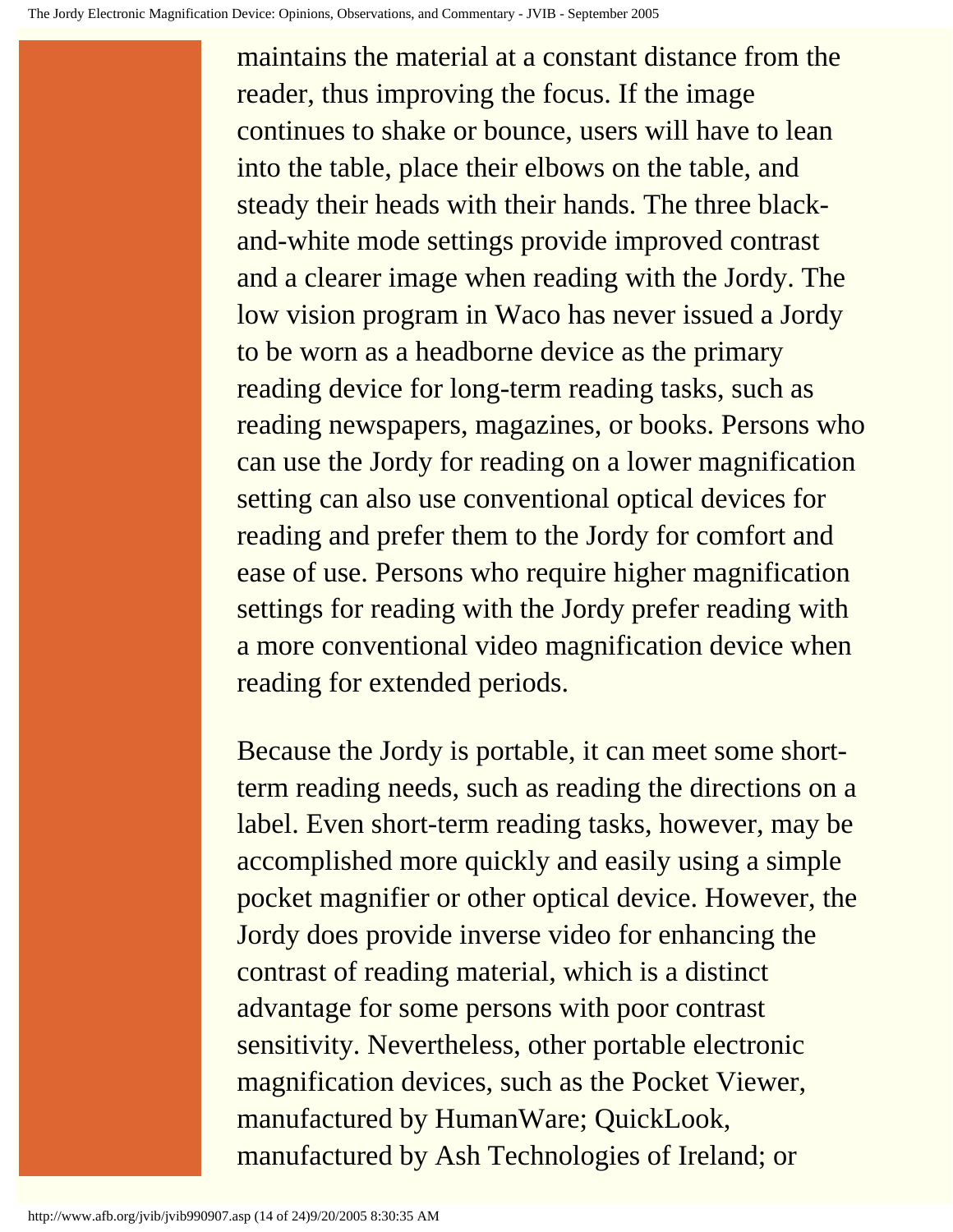Compact, manufactured by Optelec USA, may be more effective in achieving the user's reading goals. Thus, for reading in the headborne position, the Jordy is not the device of choice in the majority of cases.

## **Reading in the docking station**

As noted earlier, placed in its optional docking station and used with an external monitor, the Jordy provides the service of a good side-by-side video magnification system. Its advantage over an in-line closed-circuit television system is the large open space between the camera and the X/Y table. This open space allows for easy movement of large volumes of reading materials underneath the camera. Also, writing instruments and other tools can be easily maneuvered in this large open space, allowing the user to perform writing tasks and some simple handiwork tasks on the X/Y tray table with no interference from a low-hanging camera housing. The four Viewing Mode options—full color, black and white, high-contrast black and white, and inverse black and white—provide good-quality options for reading, writing, and viewing photographs and pictures. The system works well with good room ambient lighting only or with the system's mounted fluorescent lights. However, the location of the system's lights causes severe glare with the display image when reading materials that are printed on glossy paper, such as magazines. If one turns off the fluorescent lamps and relies on ambient lighting from overhead ceiling lights or from a well-placed task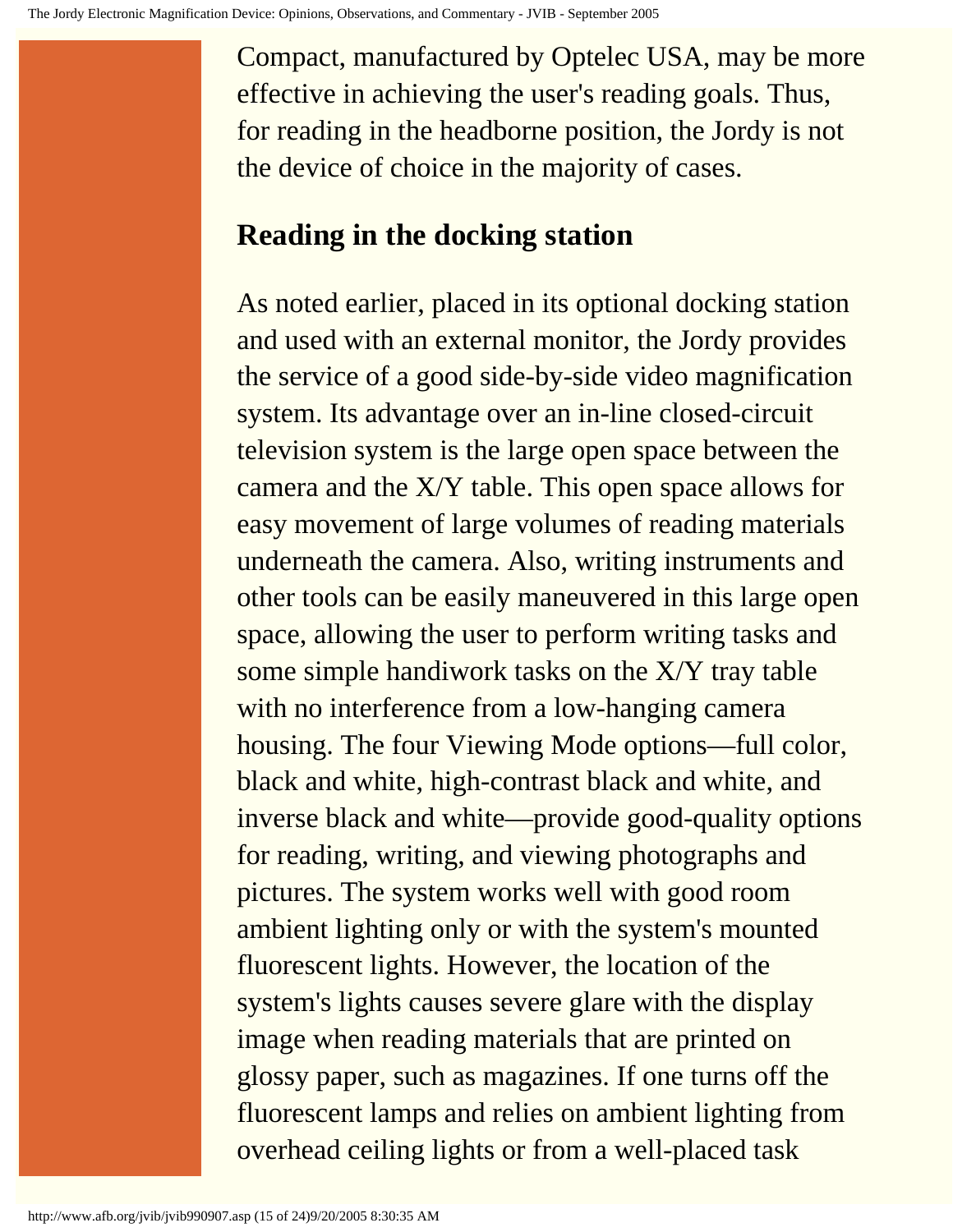lamp, glare in the image display can be eliminated. Since the system has a dark-colored X/Y tray table and soft fluorescent illuminating lamps, there is no harsh glare from the surface of the X/Y table to bother the user. Because the system is a side-by-side system, users who prefer to have their faces close to the monitor have difficulty getting close to the monitor and operating the X/Y table comfortably. Another disadvantage is the location of the controls, which are at the rear of the X/Y table. To turn the system on or off, adjust the size, and change the viewing modes, the user must make a fairly long and somewhat awkward reach to the controls. The side-by-side presentation requires more desktop space, and a stand may be needed to raise the television monitor to a comfortable viewing height. Finally, the Jordy's Brightness and Contrast buttons do not control the display monitor's image. Rather, the user must access the display monitor's settings to change the brightness or contrast of the display image.

## **Using the Jordy for handiwork activities**

For the craftsperson or handiworker with a visual acuity of 20/200 or poorer, the Jordy provides some positive options for the higher magnification requirements needed to perform fine-detail tasks. Conventional optical devices, such as high-plus aspheric spectacles or headband magnifiers, require too close a working distance to perform many handiwork activities comfortably and effectively. Conventional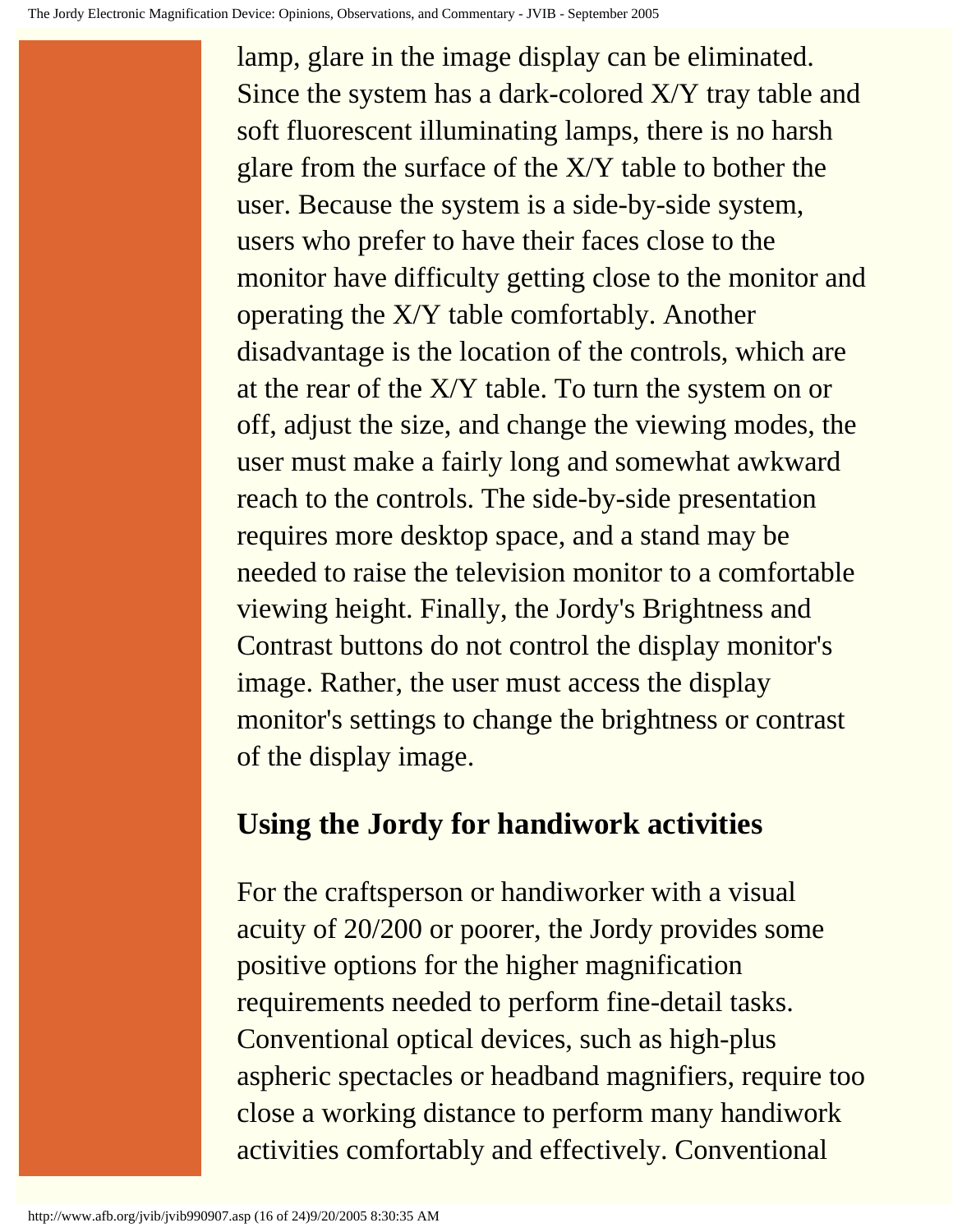optical telescopic devices with near-focus capability have sensitive focal distances and limited fields of view that hinder their use for handiwork activities.

Used in power levels 1–7, the Jordy focuses at any distance from 7.5 centimeters (about 3 inches) on out, allowing users to position their work at a comfortable distance while performing an activity. Persons who require the higher magnification of power levels 8–16 to perform a task engage the close-up lens and adjust their working distance appropriately to work on the fine-detail aspects of their task. As with conventional optical devices, the higher magnification required of the Jordy, the more sensitive the focal distance required and the smaller the field of view. The Jordy's variable magnification is a distinct advantage over the set magnification levels of conventional devices. The user can lower the Jordy's magnification and thus expand the field of view and gain a better overall perspective of the relationship of a task's individual components to each other and then increase the magnification as needed to deal with the finer details of the task.

Users need to learn to use the Focus Lock feature for working on three-dimensional objects or moving tools in and out of the field of view between the camera and the desired point of focus. For instance, if they are trying to focus on the point of a pyramid, the camera's focusing system may be targeting some point down on the sides of the pyramid, so the pinnacle of the pyramid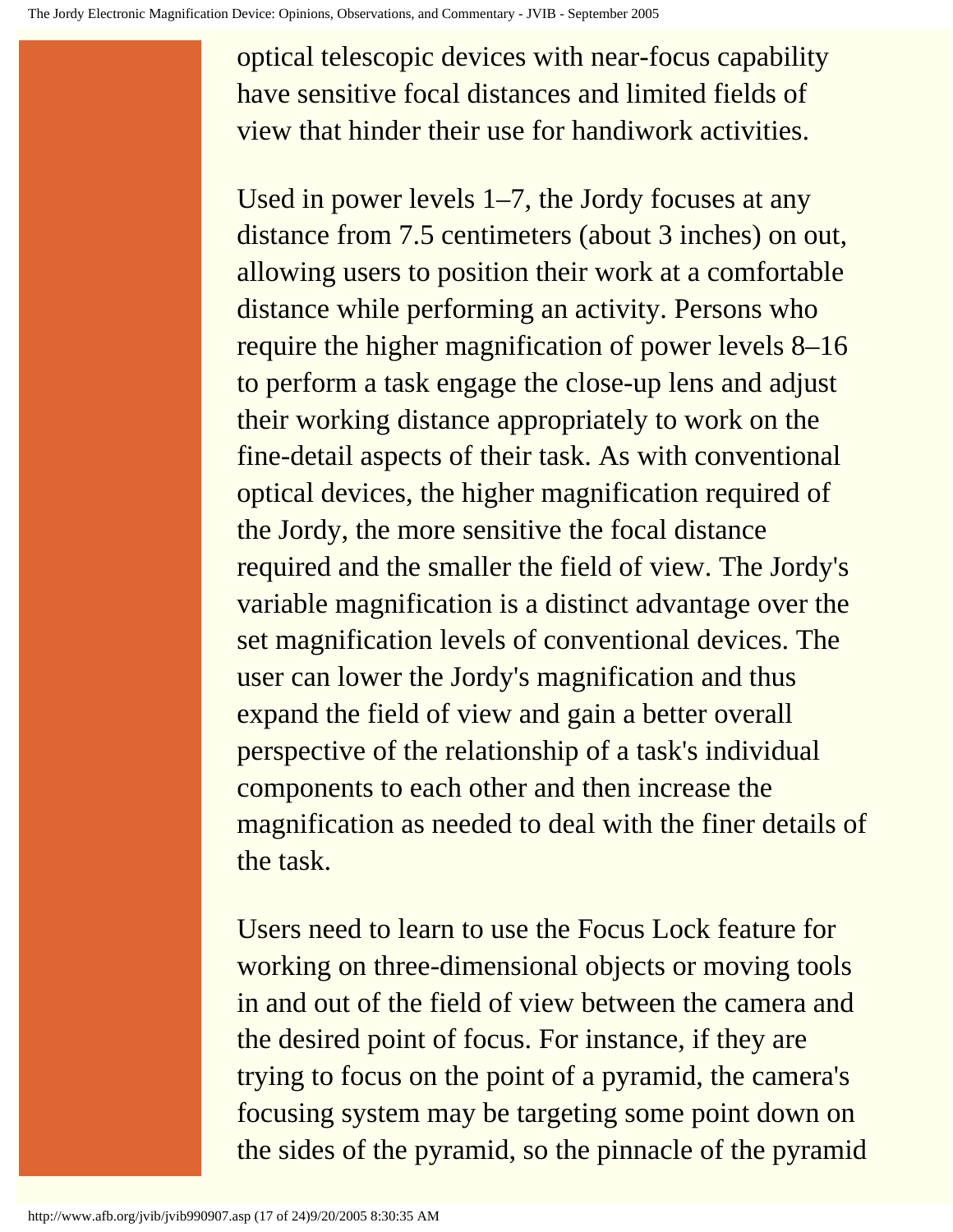is out of focus. Users can set the desired magnification, place a business card on the point of the pyramid, allow the Jordy to focus on the business card, hit the Focus Lock, remove the card, and see the pinnacle of the pyramid in good focus. When the Focus Lock is activated, the letters "FL" are supposed to appear in the top left corner of the display screens. However, many users with lower visual capabilities do not notice the letters in the display.

When the Jordy is used in a headborne position, it is difficult to hold an object on which one is working at a consistent distance from the face of the Jordy and to hold one's head steady while viewing the object on which one is working. Thus, the Jordy may lose focus, or the viewer may have difficulty aligning on the target and holding that alignment when trying to perform a handiwork task. To make the Jordy more shop friendly, the Waco staff has designed a boom arm to hold the Jordy while the user views the magnified image on a television display that is set to one side of the work station (see [Figure 3](http://www.afb.org/jvib/jvib990907fig03.asp)). Currently, we are using either a Luxo 25- or 41-inch long, 1-pound capacity, microphone boom arm with a fabricated holster to hold the Jordy. The user can mount the arm using any of the Luxo task-lamp mounting options. The boom arm can be manipulated up or down and in or out, and the head can be angled to various positions to give the user a view of the area of the task being performed. This setup works well for reading the directions that are printed on product labels. We primarily use a 20-inch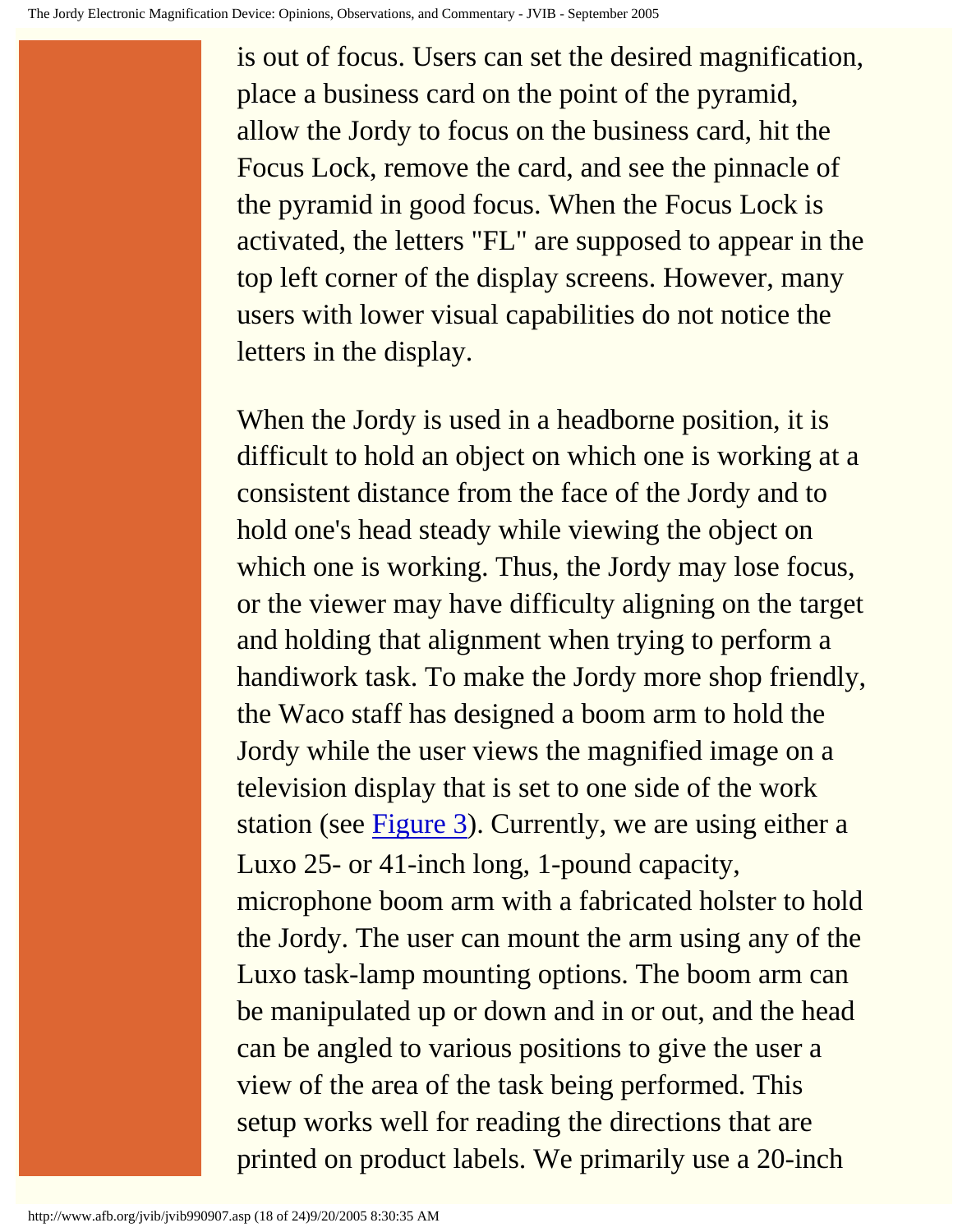television monitor and often present the monitor on a hospital tray table. The adjustable height of the tray table allows the user to lower the display when sitting and working on a project or raise the display when standing and working. The wheeled table allows the user to position the display in its optimum viewing position while performing a task. Also, the user can easily wheel the display to other work stations in the shop.

The boom-arm mounting with the image display on an adjoining television monitor has greatly improved the Jordy's serviceability as a handiwork magnification device for the veterans in the Waco low vision program. EVS has shown no interest in providing a boom arm as an option in its product line for the Jordy. The Clarity video magnification system with a boom arm provides comparable capabilities to the Jordy used in a boom-arm setup, and one does not have to fabricate a boom arm. However, if the user is seeking a device with diverse applications, the Jordy stands out because it can be easily removed from the boom arm and used in a headborne position for other tasks.

# **Conclusion**

To summarize my perspective of the effectiveness of the Jordy as a low vision device, I developed the ratings presented in [Table 3](http://www.afb.org/jvib/jvib990907tab03intro.asp), which were made for a hypothetical "average" legally blind person with 20/200 acuity and no other special physical, mental, or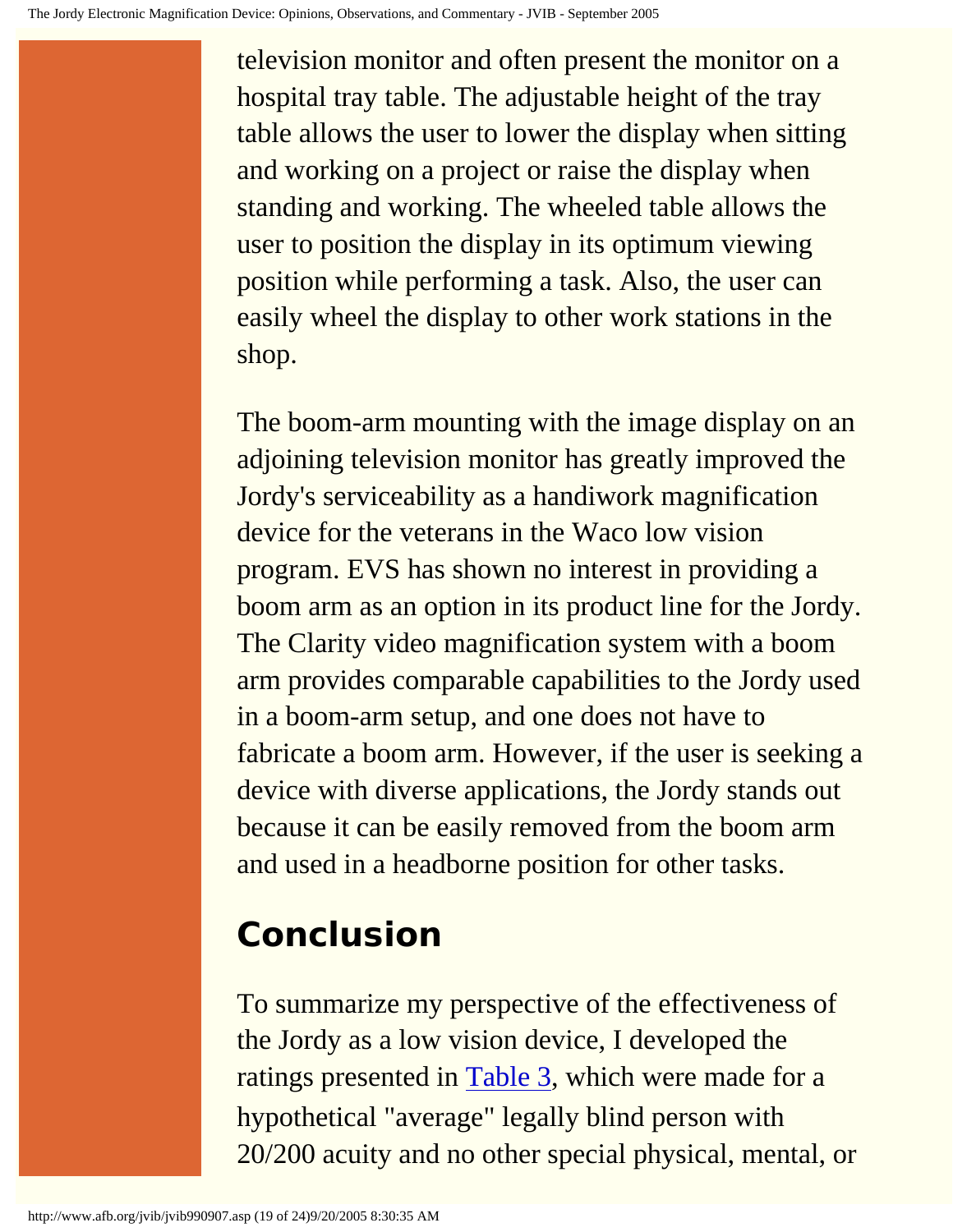emotional impairments. The ratings address the use of the device to perform the noted activities and are based solely on my own observations and opinions; I did not use a formal research instrument to substantiate them.

In 2003–2004, the low vision program at Waco issued 27 Jordy units, the majority of which were issued with boom-arm mounting options to improve the performance of handiwork tasks. The program's largely male population of retired veterans includes many men who wish to improve their visual ability to perform home repairs and shop tasks. Conventional devices do not satisfy their need to see detail when performing these tasks. When used in both the headborne position and with the boom-arm mount, the Jordy takes them a step beyond conventional optical devices in performing these tasks. Without the boom-arm mounting option, the program's issuance rate of the Jordy would be much lower, for although the Jordy may be used for many other viewing activities, it does not necessarily surpass the effectiveness of other low vision devices that are designed to perform the same activities. Thus, in our low vision program, the Jordy is one of several low vision devices that are issued to patients to meet their goals. We spend an extensive amount of time teaching each person who is issued a Jordy how to use it optimally in his or her daily activities. Considering the low vision devices that are available today, we will continue to use the Jordy electronic magnification device to meet the needs and goals of our low vision population.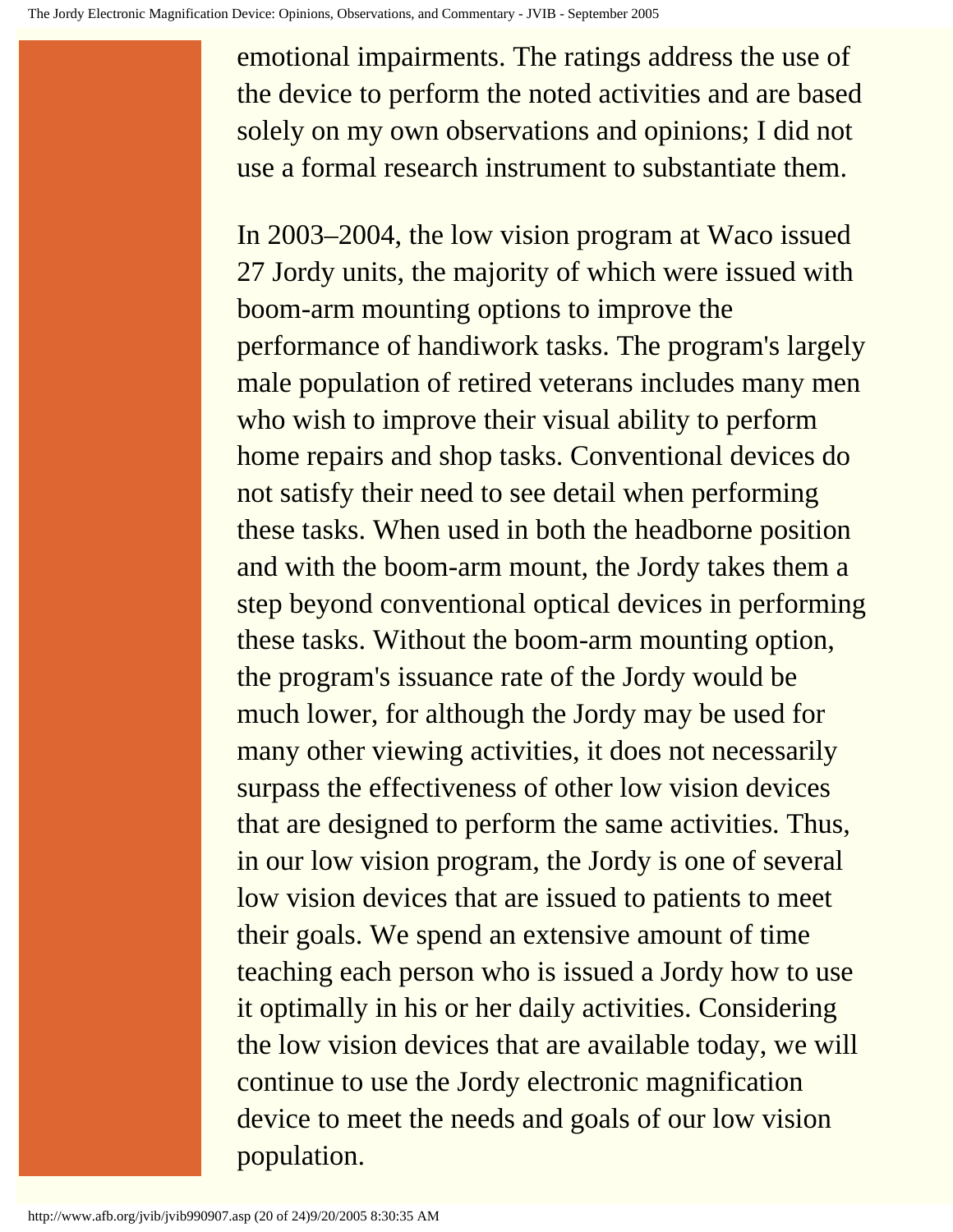*Barry Francis, M.A., blind rehabilitation specialist, Central Texas Veterans Health Care System, Blind Rehabilitation Service, 4800 Memorial Drive, Waco, TX, 76711; e-mail: [<barry.francis@med.va.gov](mailto:barry.francis@med.va.gov)>.*

(advertisement)

*JVIB* Guidelines for Contributors

*The Journal of Visual Impairment & Blindness (JVIB)* is the international, interdisciplinary journal of record on blindness and visual impairment that publishes scholarship and information and serves as a forum for the exchange of ideas, airing of controversies, and discussion of issues.

#### *JVIB* **invites submissions in the following categories**

**Article:** Full-length manuscripts on research, theory, reviews of the literature, or practice-based activities. The topics may have far-reaching and broad impact. Articles are peer reviewed. Length: 2,500–5,000 words.

**Research Report:** A shorter format for presenting research results. The main difference between articles and Research Reports is length. In addition, Research Reports may have a more focused or narrower impact than articles and may report pilot studies, research in progress, or studies with a small number of subjects.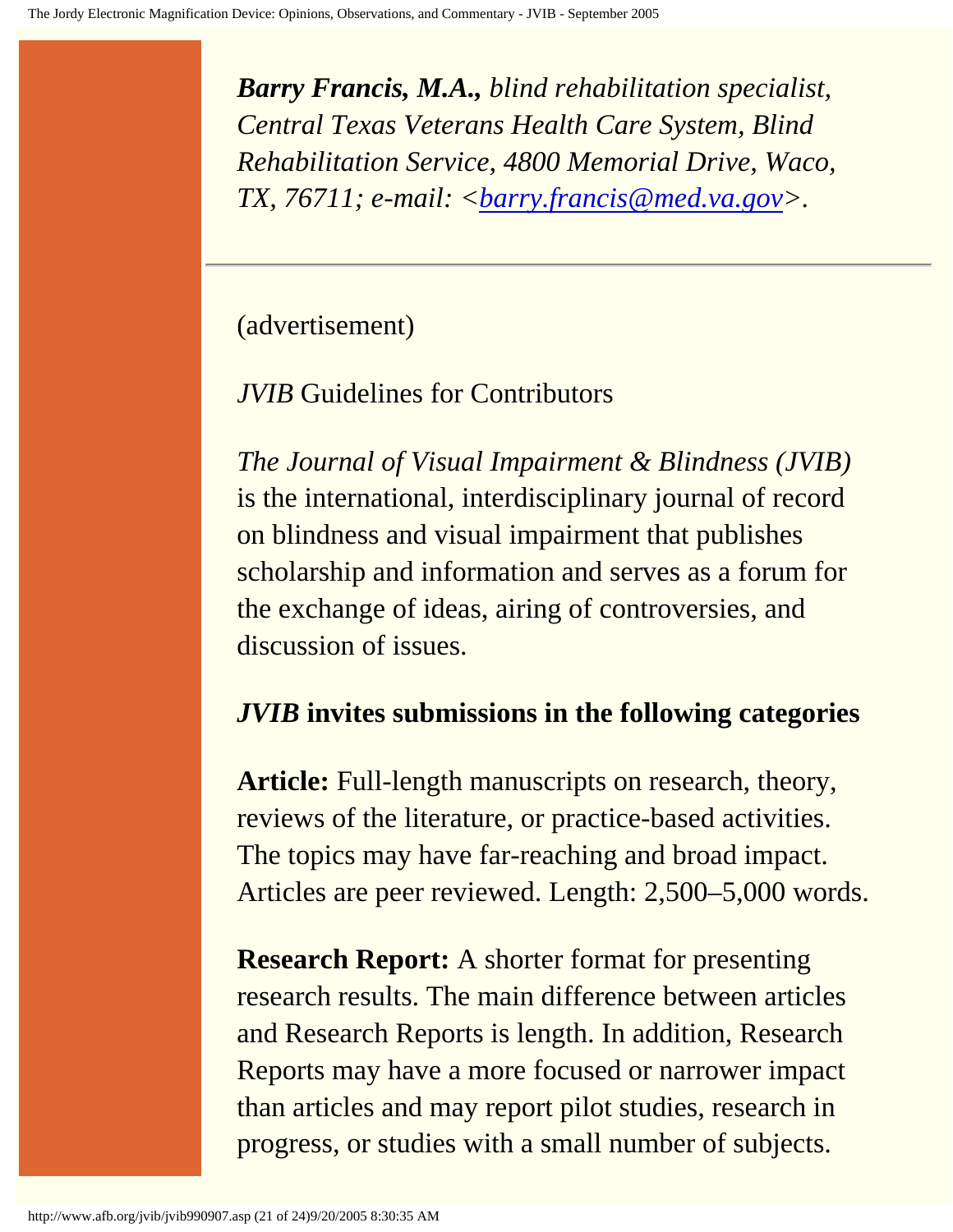Research Reports are peer reviewed. Length: 1,000– 2,500 words.

**Practice Report:** An opportunity for teachers, rehabilitation specialists, and other practitioners to share information about innovative techniques, strategies, and service delivery. Practice Reports are shorter in length than practice-based articles and may provide more focused information and a less comprehensive discussion of the implications. Practice Reports are peer reviewed. Length: 1,000–2,500 words.

**Around the World:** A forum for reporting on research or programs that are specific to one culture or part of the world and that may not have broader relevance. Around the Worlds are peer reviewed. Length: 500– 2,500 words.

**Comment:** Adiscussion of a timely topic, based on the author s experience or opinions. Comments are not peer reviewed. Length: 500–1,000 words.

**Letter to the Editor:** Adirect response to a paper that was recently published in *JVIB*. The authors of the paper referred to are given a chance to respond to the letter in the same issue in which the letter appears. Note that letters may be edited for length and style. Letters are not peer reviewed. Length: Varies.

## **Submission information**

Authors should send one paper copy and one disk copy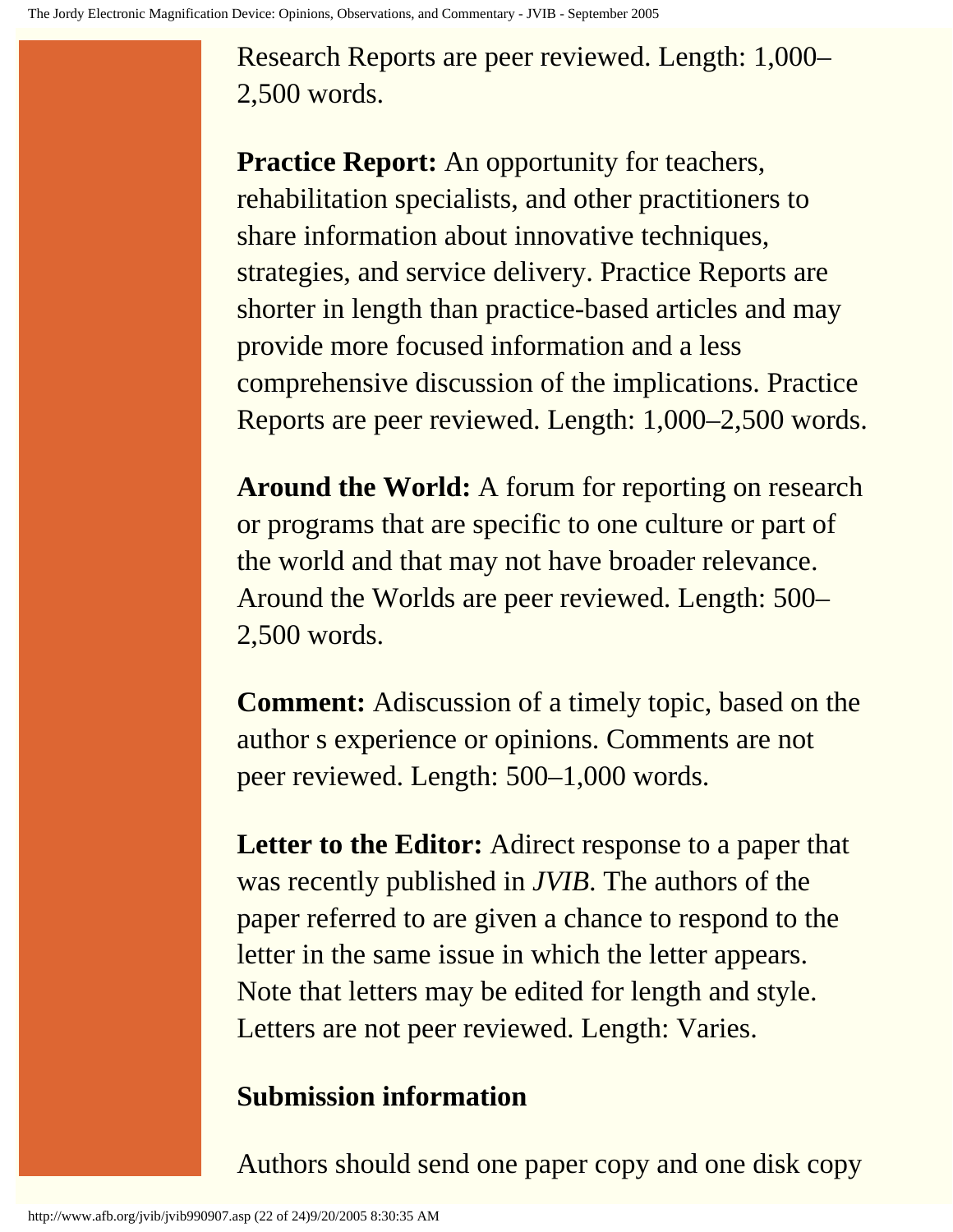(preferably in ASCII or Microsoft Word). Authors are required to sign a Copyright Transfer Agreement that gives AFB copyright to the paper once it is published. *JVIB* does not consider manuscripts that are simultaneously submitted elsewhere or previously published elsewhere.

#### **Contact information**

The full version of the *JVIB* Guidelines for Contributors can be found online,  $\langle$ www.afb.org/ [jvib990907guidelines.asp>](http://www.afb.org/jvib990907guidelines.asp), or by contacting AFB Press, 11 Penn Plaza, Suite 300, New York, NY 10001; phone: 212-502-7651; fax: 212-502-7774; e-mail: [<press@afb.net>](mailto:press@afb.net). Manuscripts should be sent to: Duane R. Geruschat, Ph.D., Editor in Chief, *Journal of Visual Impairment & Blindness*, Lions Vision Center, 550 North Broadway, 6th Floor, Baltimore, MD 21205; e-mail: <[jvib@lions.med.jhu.edu>](mailto:jvib@lions.med.jhu.edu).

(end advertisement)

[Previous Article](http://www.afb.org/jvib/jvib990906.asp) | [Next Article](http://www.afb.org/jvib/jvib990908.asp) | [Table of Contents](http://www.afb.org/jvib/jvib9909toc.asp)

*JVIB, Copyright © 2005 American Foundation for the Blind. All rights reserved.*

## **[Search JVIB](http://www.afb.org/jvib/JVIB_search.asp) | [JVIB Policies](http://www.afb.org/jvib.asp) | [Contact JVIB](http://www.afb.org/jvib/contact_jvib.asp) | [Subscriptions](http://www.afb.org/store/journal_view.asp?name=Journal+of+Visual+Impairment+%26+Blindness&mscssid=) | [JVIB Home](http://www.afb.org/jvib/main.asp)**